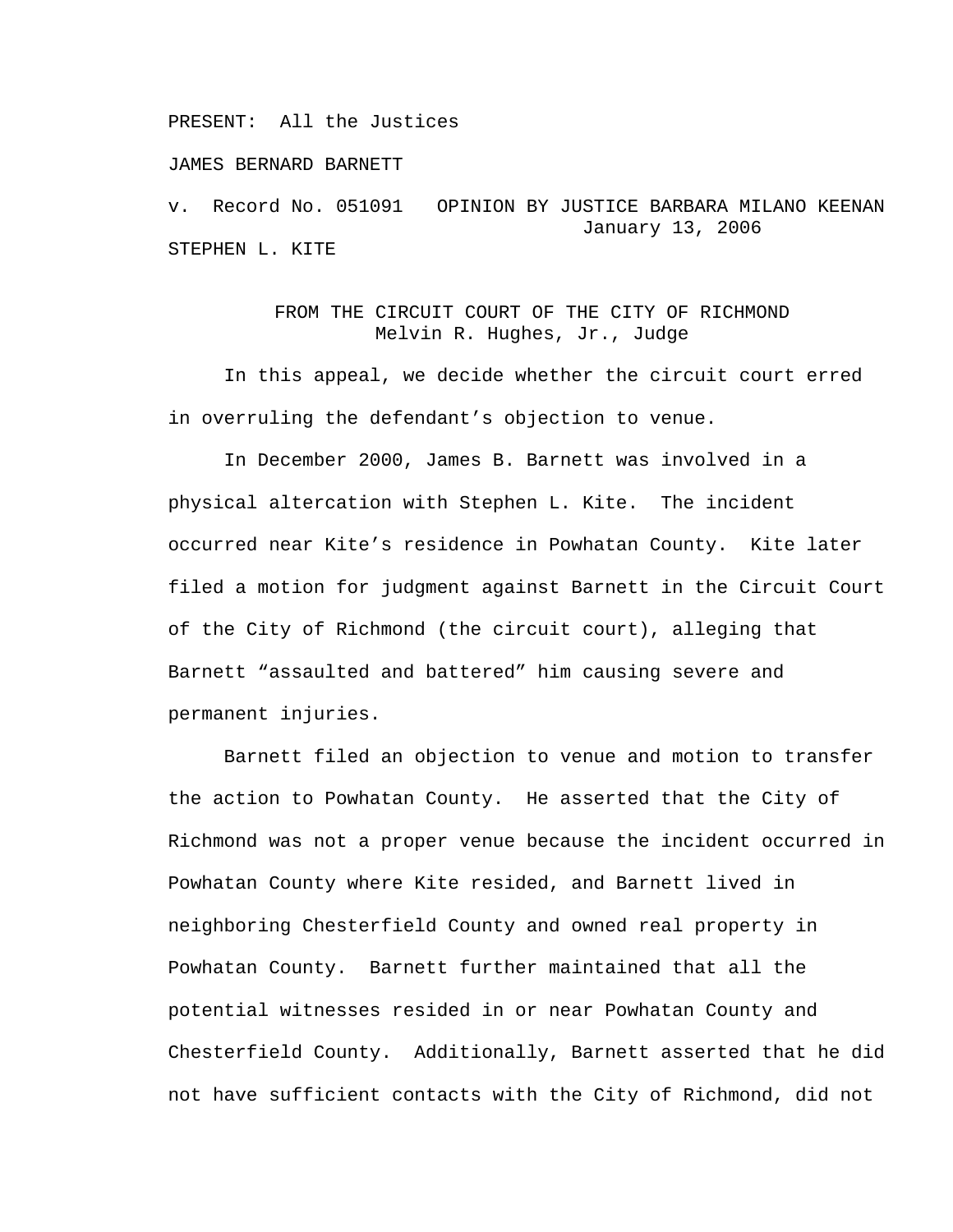own property in Richmond, and did "not individually regularly conduct business in the City of Richmond as that term has been construed" by this Court.

In November 2003, the circuit court conducted a hearing on Barnett's objection to venue. $^{\rm l}$  Kite argued that venue was proper in the City of Richmond, relying on Barnett's status as majority shareholder of Barnett's Heating & Air Conditioning Inc. (BHAC), a closely held Virginia corporation that conducts certain business in Richmond.

BHAC, which was not a party to the present action, is in the business of installing and servicing heating and air conditioning equipment. BHAC primarily provides services to customers in Chesterfield and Powhatan Counties and maintains offices in both these locations. Barnett holds 51 percent of BHAC's shares, and his wife holds the remaining 49 percent.

The evidence presented at the hearing focused on the twoyear period before the motion for judgment was filed. That evidence showed that BHAC obtained equipment and other items on a daily basis from two major suppliers in the City of Richmond, and that about five percent of BHAC's customers were located in the City of Richmond. Additionally, BHAC advertised its

<sup>&</sup>lt;u>1</u>  $1$  Barnett's objection to venue was heard and decided by another judge in the circuit court.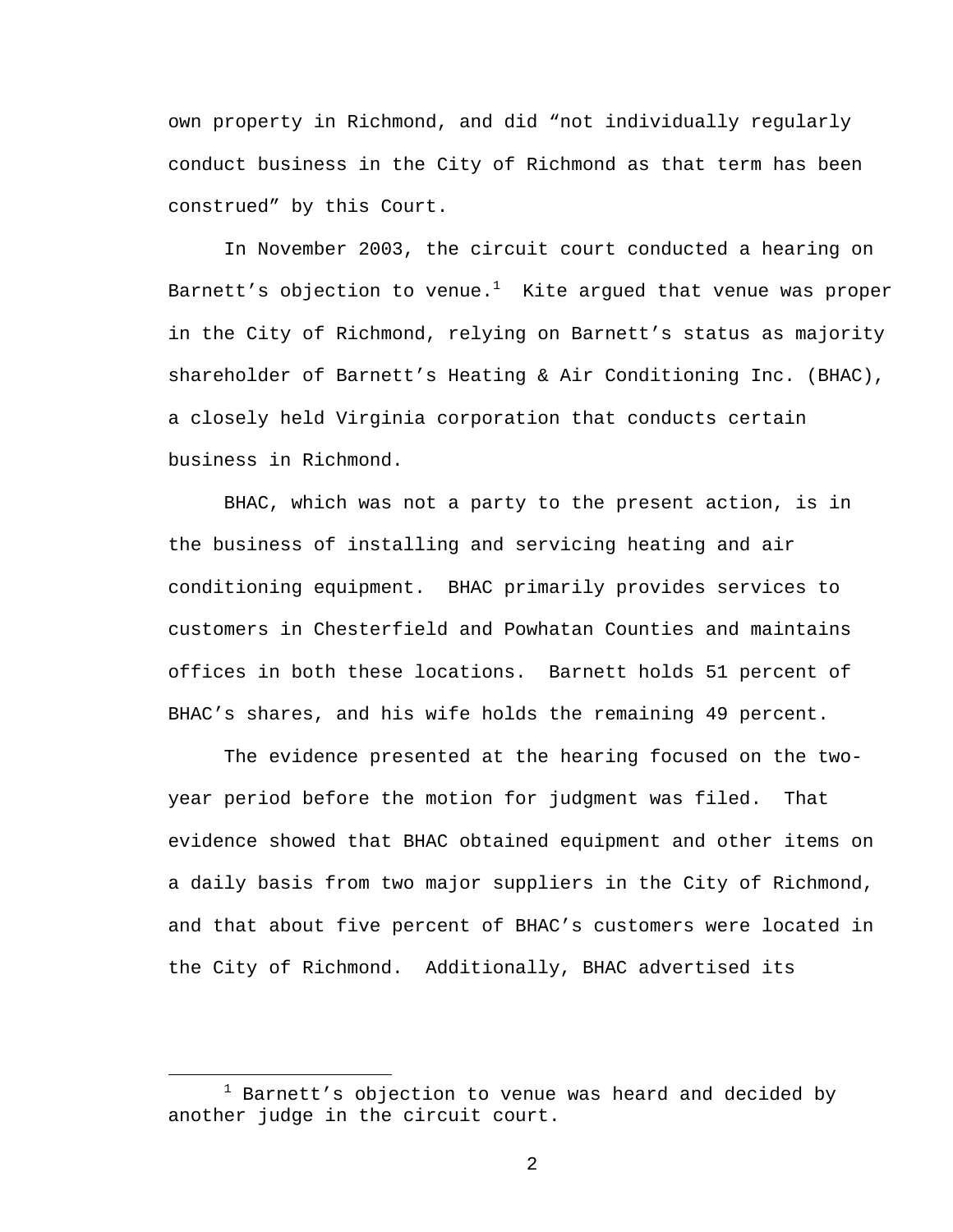business in the Richmond area in the "Verizon SuperPages" telephone directory and in some local radio commercials.<sup>2</sup>

The evidence also showed that Barnett was the president of BHAC and worked for the corporation about four days per week in a "supervisory" role. Barnett testified that "I go in and make sure everyone shows up for work and then make sure everything is working okay and everybody's going and doing what they are supposed to do." Barnett further stated that he had not done any work or made any service calls in the City of Richmond during the two-year period in question.

Barnett also testified that he did not make any other business-related visits to the City of Richmond, nor did he personally conduct any business with BHAC's Richmond-based suppliers. Finally, Barnett stated that his only personal contacts with the City of Richmond consisted of meetings with his lawyers concerning this action.

Kite argued that Barnett's business relationship with BHAC provided a sufficient basis for venue in the City of Richmond, despite the fact that Kite's action was filed against Barnett personally. The circuit court denied Barnett's objection to venue, holding that venue was proper in the City of Richmond

 $\overline{\phantom{a}}$  $2$  The record is unclear regarding the frequency of the radio advertisements.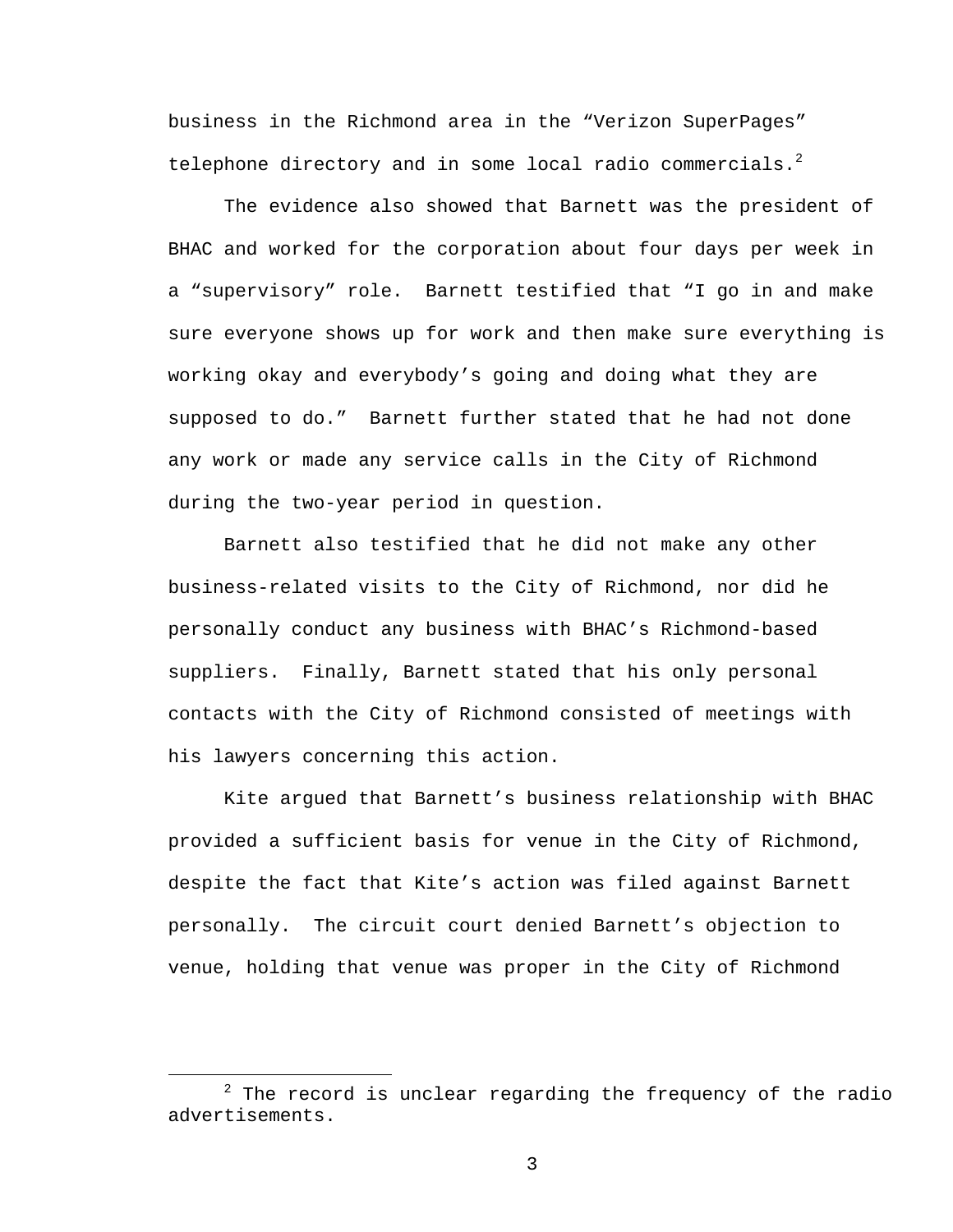because BHAC advertised its business in media that reached the City's general population.

The case proceeded to trial before a jury, which awarded Kite \$260,000 in compensatory damages and \$25,000 in punitive damages. This appeal followed.

Barnett argues that the circuit court abused its discretion when it overruled his objection to venue. Former Code § 8.01- 262(3) (2000), in effect when the circuit court made its ruling in this case, provided that venue is proper in any county or city "[w]herein the defendant regularly conducts affairs or business activity. $1^{3}$ 

Barnett asserts that the circuit court erroneously treated Barnett and BHAC as "one and the same." Barnett observes that corporations, including those that are closely held, are entities separate and distinct from their individual stockholders. Therefore, he contends that any business activity BHAC conducted in the City of Richmond could not be imputed to him for purposes of venue in a matter pending against him personally.

In response, Kite argues that Barnett's status as BHAC's majority shareholder and his frequent participation in BHAC's

 $\overline{\phantom{a}}$  3  $3$  Code § 8.01-262 was amended in 2004. The current statute provides that venue is proper in any county or city "[w]herein the defendant regularly conducts *substantial* business activity." Code § 8.01-262(3) (Supp. 2005) (emphasis added).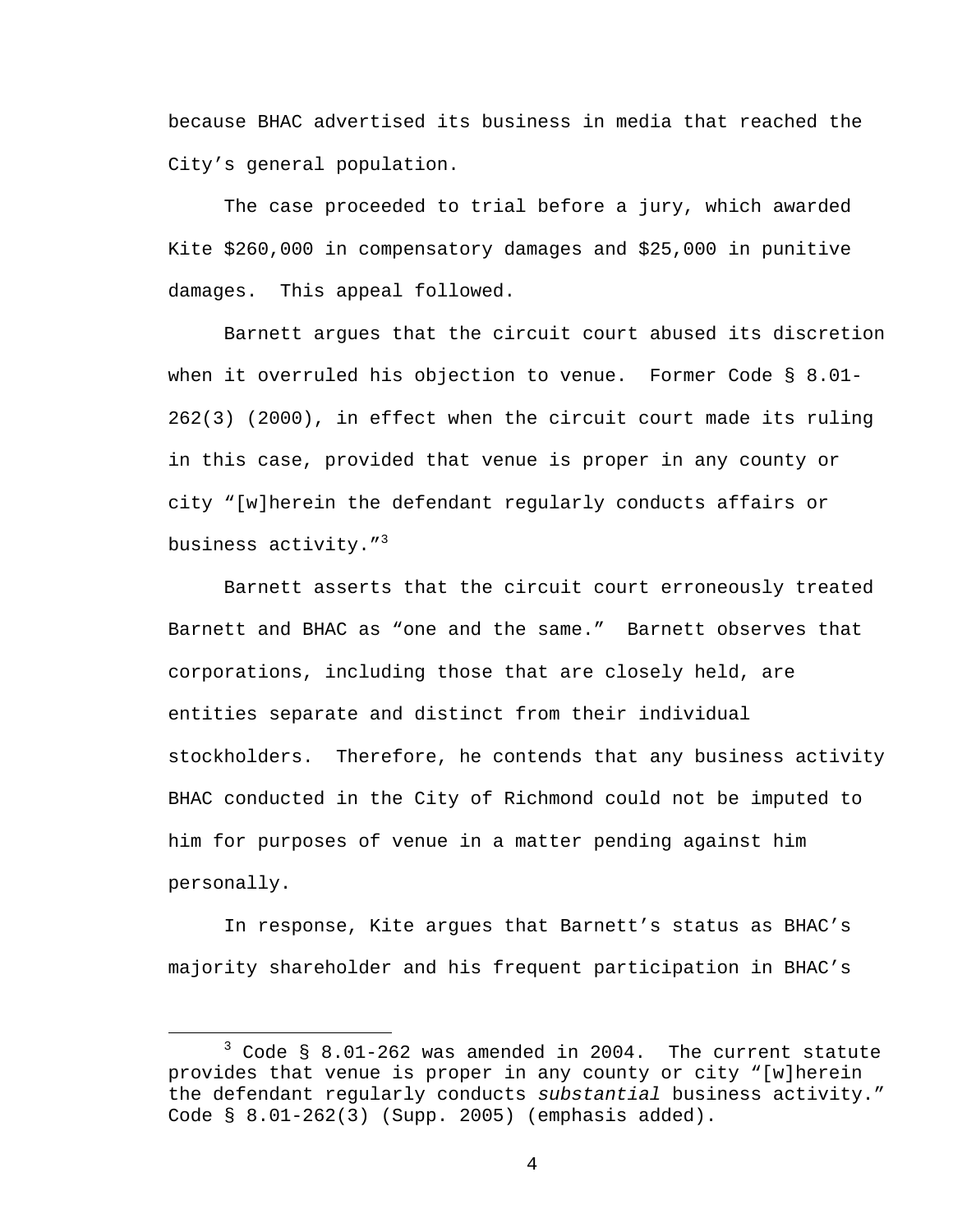business affairs resulted in a "near identity of management and ownership" of the corporation. Kite asserts that based on Barnett's relationship to the corporation, BHAC's activities were attributable to Barnett for purposes of determining venue. Thus, Kite contends that Barnett regularly conducted "business activity" in the City of Richmond through BHAC's employees and agents, and that the circuit court correctly determined that the City of Richmond was a proper venue for trial of this action. We disagree with Kite's arguments.

A defendant's objection to venue is a matter submitted to the circuit court's sound discretion, and the court's decision in overruling such an objection will not be disturbed on appeal unless the record shows an abuse of that discretion. Meyer v. Brown, 256 Va. 53, 56-57, 500 S.E.2d 807, 809 (1998); Norfolk and W. Ry. Co. v. Williams, 239 Va. 390, 392, 389 S.E.2d 714, 715 (1990). Barnett, as the party objecting to Kite's choice of venue, had the burden of establishing that Kite's chosen forum was improper. Meyer, 256 Va. at 57, 500 S.E.2d at 809.

The venue provision on which Kite relies is one of several tests for "permissible" forums set forth in former Code § 8.01- 262. The particular statutory standard at issue here, "[w]herein the defendant regularly conducts affairs or business activity," is stated in plain and unambiguous language. See former Code § 8.01-262(3); Meyer, 256 Va. at 57, 500 S.E.2d at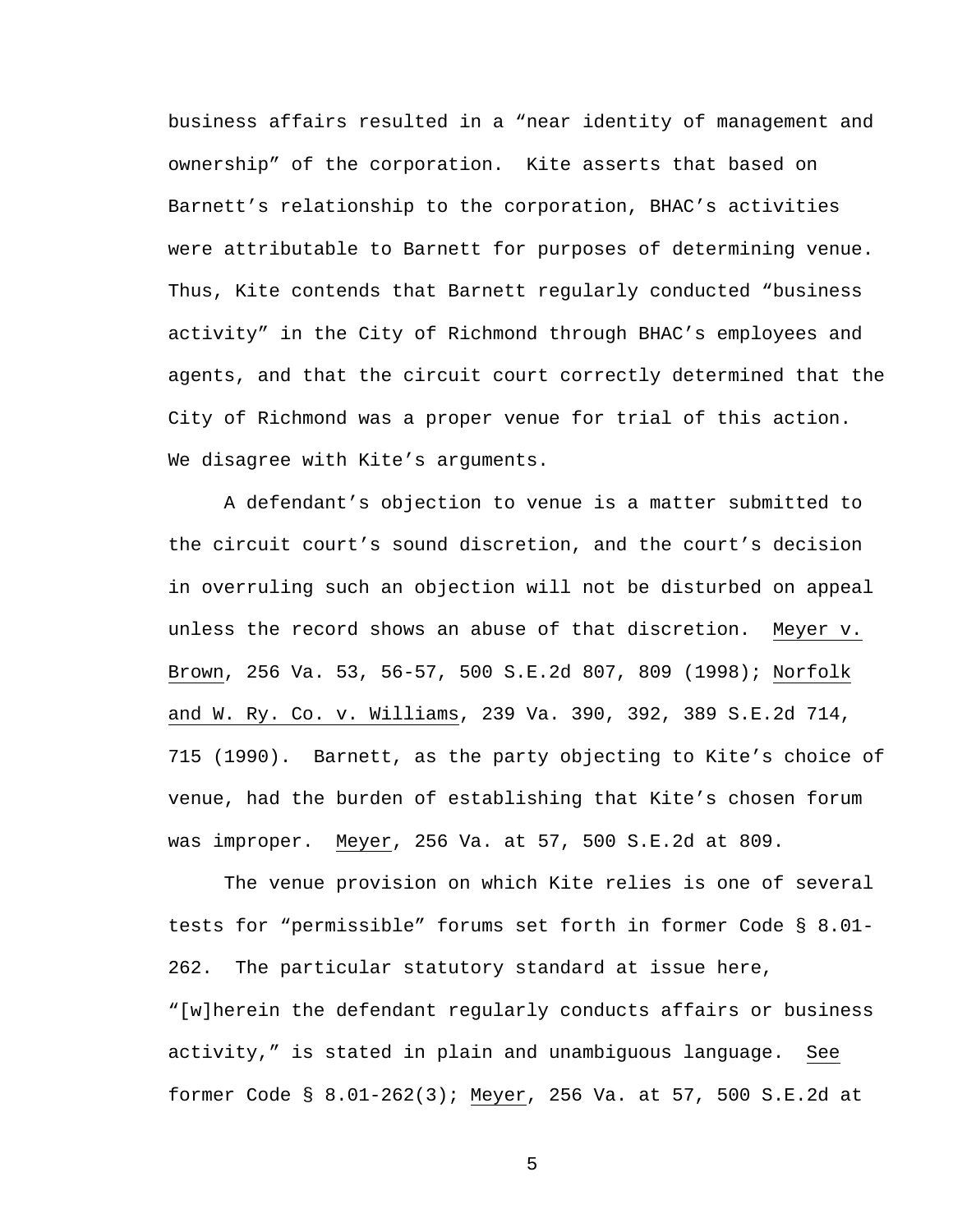809. Thus, our decision is determined by the plain meaning of that language. See Alliance to Save the Mattaponi v. Commonwealth, 270 Va. 423, 439, 621 S.E.2d 78, 86-87 (2005); Woods v. Mendez, 265 Va. 68, 74-75, 574 S.E.2d 263, 266-67 (2003).

This statutory standard unambiguously refers to the affairs or business activity conducted by "the defendant," not to the affairs or business activity conducted by a corporation in which the defendant is a majority shareholder. This distinction is a critical one because the defendant in the present action is Barnett in his personal capacity, not BHAC.

As we have stated, " 'the proposition is elementary that a corporation is a legal entity entirely separate and distinct from the shareholders or members who compose it.' "  $C.F.$  Trust, Inc. v. First Flight Ltd. P'ship, 266 Va. 3, 9, 580 S.E.2d 806, 809 (2003) (quoting Cheatle v. Rudd's Swimming Pool Supply Co., 234 Va. 207, 212, 360 S.E.2d 828, 831 (1987)); accord Bogese, Inc. v. State Highway and Transp. Comm'r, 250 Va. 226, 230, 462 S.E.2d 345, 348 (1995). This principle is applicable even when the corporation is owned totally by a single person, unless the corporation is held to be the alter ego, alias, stooge, or dummy of the individual shareholder. See O'Hazza v. Executive Credit Corp., 246 Va. 111, 115, 431 S.E.2d 318, 320-21 (1993); Cheatle, 234 Va. at 212, 360 S.E.2d at 831.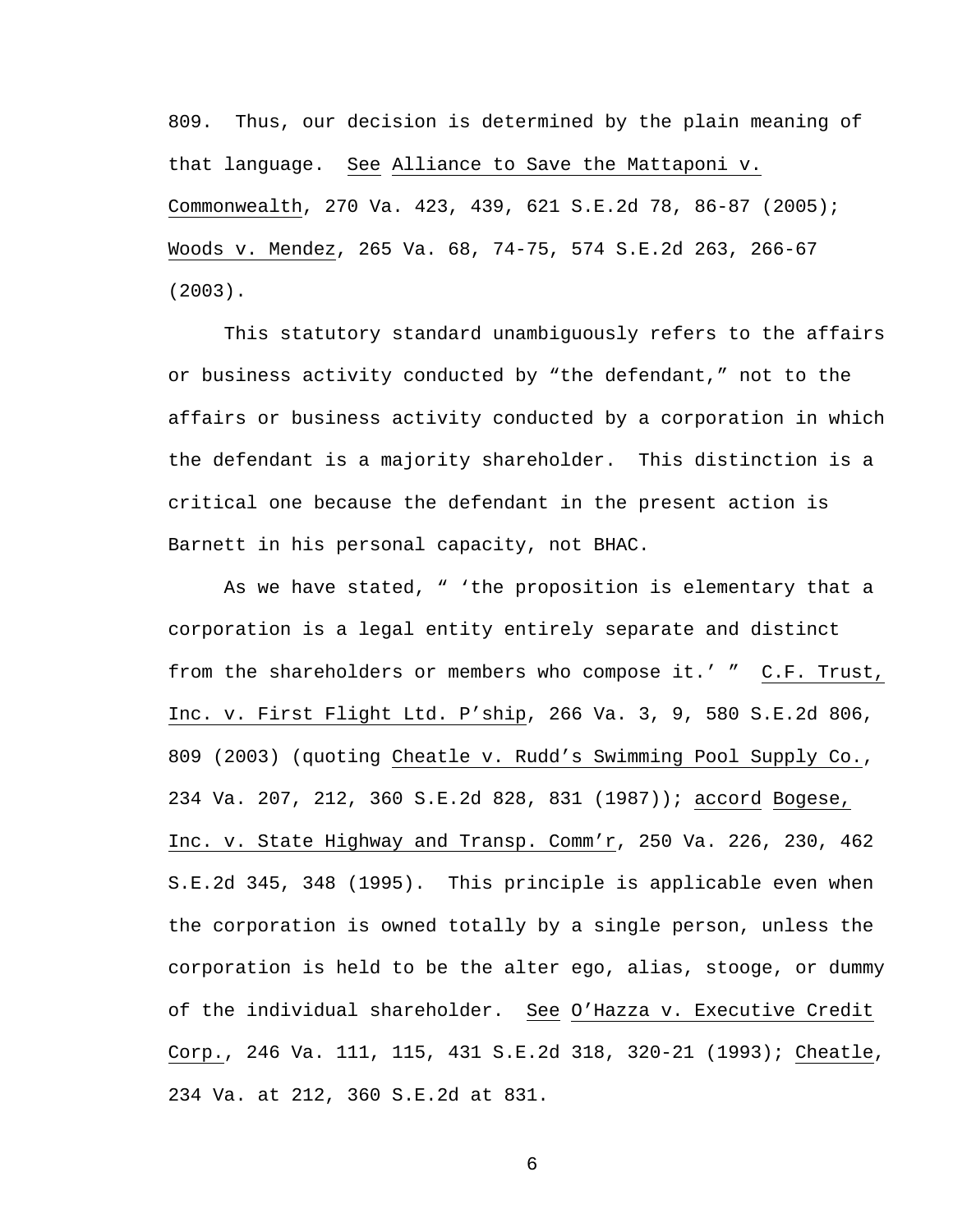In the present case, the circuit court did not conclude that the corporate form of BHAC must be disregarded because BHAC was an alter ego, alias, stooge, or dummy of Barnett individually. Therefore, for purposes of this venue determination, BHAC's activities in the City of Richmond are not attributable to Barnett even though Barnett had an active supervisory role in the corporation's business affairs. Accordingly, our consideration is limited to the question whether there was evidence that Barnett personally conducted business activities and affairs on a regular basis in the City of Richmond.

We conclude that the record does not support such a finding. The testimony established that during the two-year period before the motion for judgment was filed, Barnett had minimal personal contacts in Richmond and traveled there only occasionally to consult with his attorneys concerning this pending litigation. Barnett's supervisory and other job-related activities were conducted at BHAC's facilities located in Chesterfield and Powhatan Counties. This evidence failed to establish that Barnett personally conducted business activities or affairs on a regular basis in the City of Richmond. Based on this record, we hold that the circuit court abused its discretion in refusing to sustain Barnett's objection to venue.